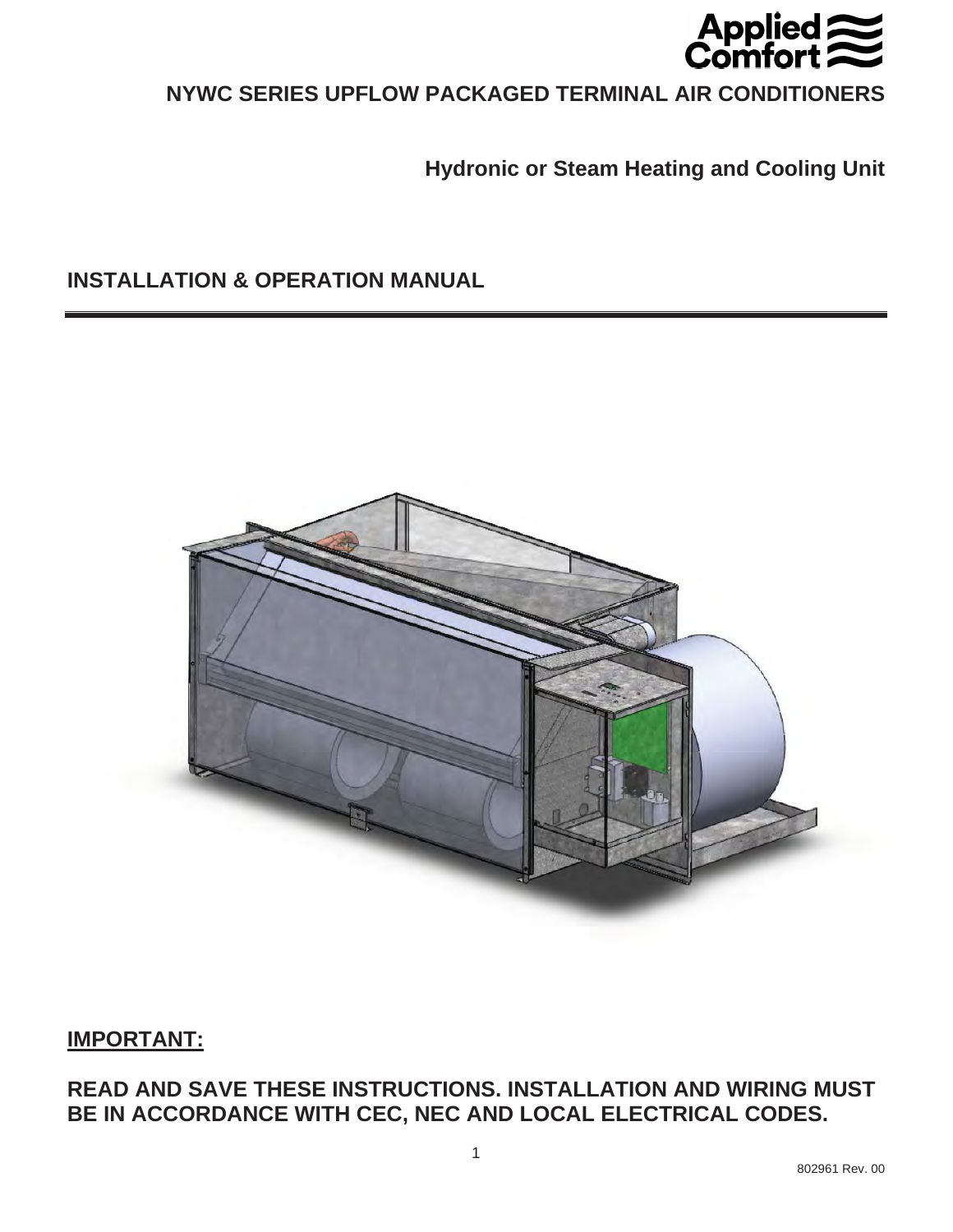# **NYWC Series**

**Cooling with Hydronic or Steam Heating Chassis** 

## **GENERAL INFORMATION**

**WARNING:** To avoid property damage, bodily injury or death, ensure power is disconnected before any service is attempted. Repairs should be made by qualified service personnel only. The chassis must be installed in accordance with the Authority Having Jurisdiction, and all Local and National Codes, including the National Electrical Code, and the Canadian Electrical Code, as applicable.

## **FOR EFFICIENT OPERATION**

## **Air Filter**

Keep air intake filter clean. Units are provided with a washable filter that can be cleaned with soap and water. Inspect and clean the filter a least once a month or more often as conditions dictate. Replace as necessary. A dirty, clogged filter reduces the efficiency of the system. It can also cause erratic performance of controls and can result in damage to the motor and compressor.

**IMPORTANT:** An improperly maintained filter, or not using a filter, will void the warranty.



#### **Clean Coils**

As part of regular servicing, clean the condenser coil, heating coil and evaporator coil at least annually, or more often as dictated by the severity of the particulates and pollutants circulating in the outdoor and indoor operating environments. One suggested method is as follows:



#### **Unimpeded Outdoor Airflow**

Do not block off the outside air flow to the unit. The condenser air inlet and outlet must be free of obstructions, and of any external influence that would cause the hot discharged condenser air to be re-circulated back into the air intakes. Outdoor air is drawn into the condenser section via the air intake on the right side of the rear grill. Hot condenser air is strongly ejected out of the left portion of the rear grill, thereby minimizing air re-circulation back into the intake areas. Paper, leaves, dirt, or other material blocking airflow, or fouling the condenser coil can impair efficiency and cause serious damage to the compressor.

#### **Oiling**

The motors are permanently lubricated and do not require reoiling.

#### **Unimpeded Indoor Airflow**

Ensure that drapes, bed, bedspread, and furniture etc. do not block the indoor air discharge and intake air openings, causing a restricted air flow condition through the indoor air handling section of the unit. Do not place articles on discharge grille – especially liquids.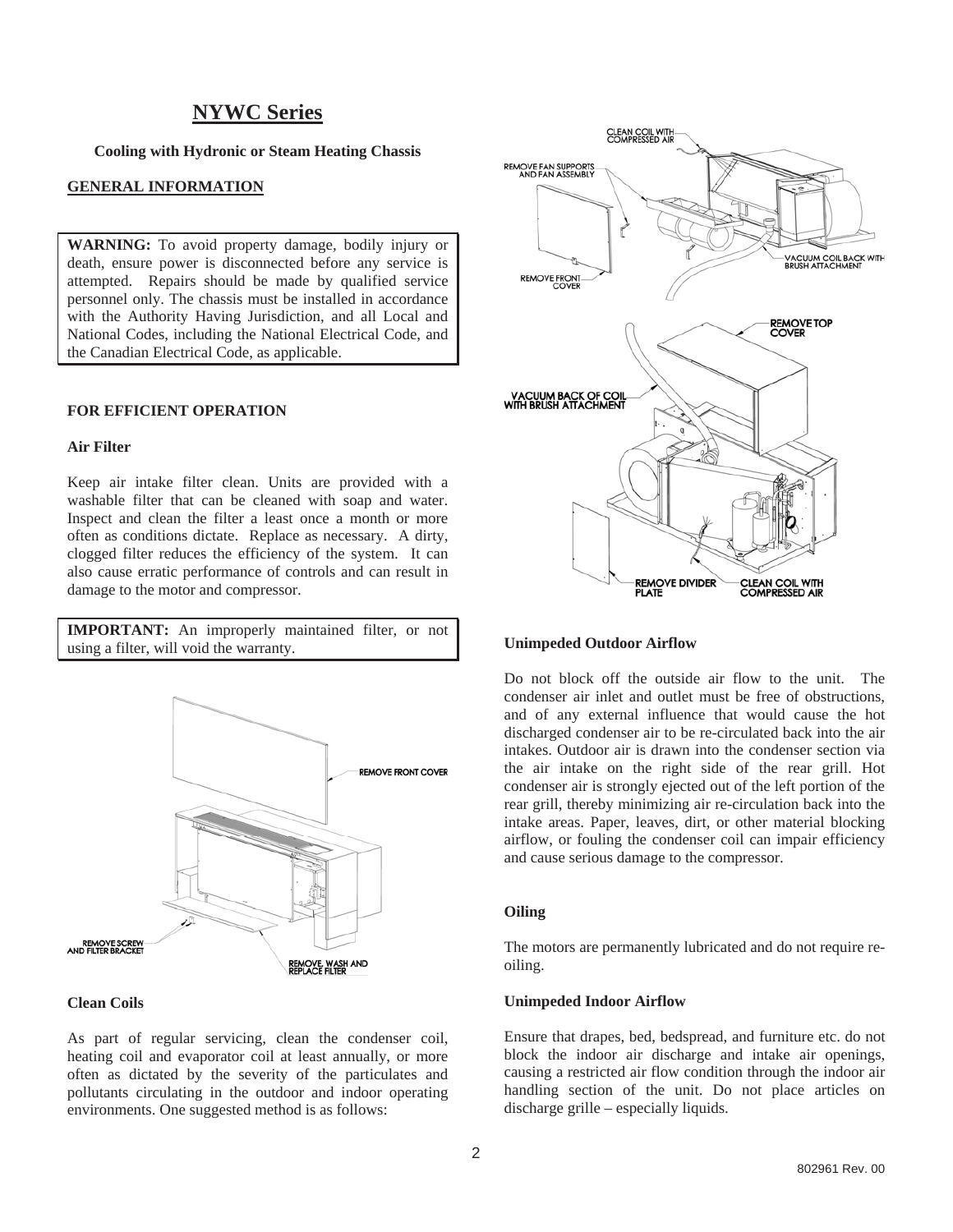## **Reducing Load**

To reduce the cooling load, draw drapes or blinds in the summer, to reflect direct rays from the sun.

To reduce the cooling and heating load, keep windows and doors closed when operating the unit.

## **WALL SLEEVE CABINET INSTALLATION:**

Install the wall sleeve cabinet in strict accordance with the wall sleeve installation instructions, which are supplied with the wall sleeve.



#### **WIRE SIZING**

A single outlet branch circuit from the main electrical panel to the receptacle in the wall sleeve should be used. Wire sizing shall be in accordance with the minimum circuit ampacity as declared on the unit Rating Plate for the specific chassis. Wire sizing must also take into account any distance from fuse box to receptacle to prevent excessive voltage drops in undersized wires.

**IMPORTANT:** Low voltage to the unit will cause compressor starting problems and decrease the performance and reliability of the compressor.

### **BRANCH CIRCUIT PROTECTION**

The Current Rating of branch circuit protection using a Time Delay Fuse or HACR circuit breaker should also be as declared on the unit Rating Plate, for the specific chassis being installed.

## **PLUG AND RECEPTACLE**

All 230-208 Volt units are furnished with a NEMA 6-20P, 20 Amp non-locking plug, and hence will require a NEMA 6-20R receptacle to be field-provided.

All 115 Volt units are furnished with a NEMA 5-15P, or 5- 20P non-locking plug as applicable. The respective plug will require a NEMA 5-15R or 5-20R receptacle to be fieldprovided.

All 277 Volt units are furnished with a NEMA 7-20P, 20 Amp non-locking plug, and hence will require a NEMA 7- 20R receptacle to be field-provided.

Note: 277 Volt units are considered to be permanently connected, per the National Electrical Code. The plug and cord are considered to be a "connector of convenience" in order to facilitate easy removal of the chassis for servicing. The plug and cord are suitably protected when using the non-optional 277 volt sub-base.

230-208 and 115 volt units are true "cord connected units", and are provided with a service cord of the LCDI (Leakage Current Detection Interrupter) type, intended to be plugged in to a wall receptacle. The LCDI cord is capable of detecting some of the common faults experienced with aging power cords, and when those faults are detected, interrupts power to the cord before a hazardous condition can evolve. The LCDI service cord, with its bulky plug head and inherent mechanical protection, is not intended to be plugged into a receptacle in a subbase.

**WARNING:** To avoid property damage, bodily injury or death, the unit must be used on a grounded power supply only. The unit will be grounded through the service cord plug and matching receptacle as long as the branch circuit remains grounded.

DO NOT:

- $\bullet$ Change the length of the service cord.
- - Bend the connector blades or otherwise alter service cord plug configuration.
- -Use extension cords.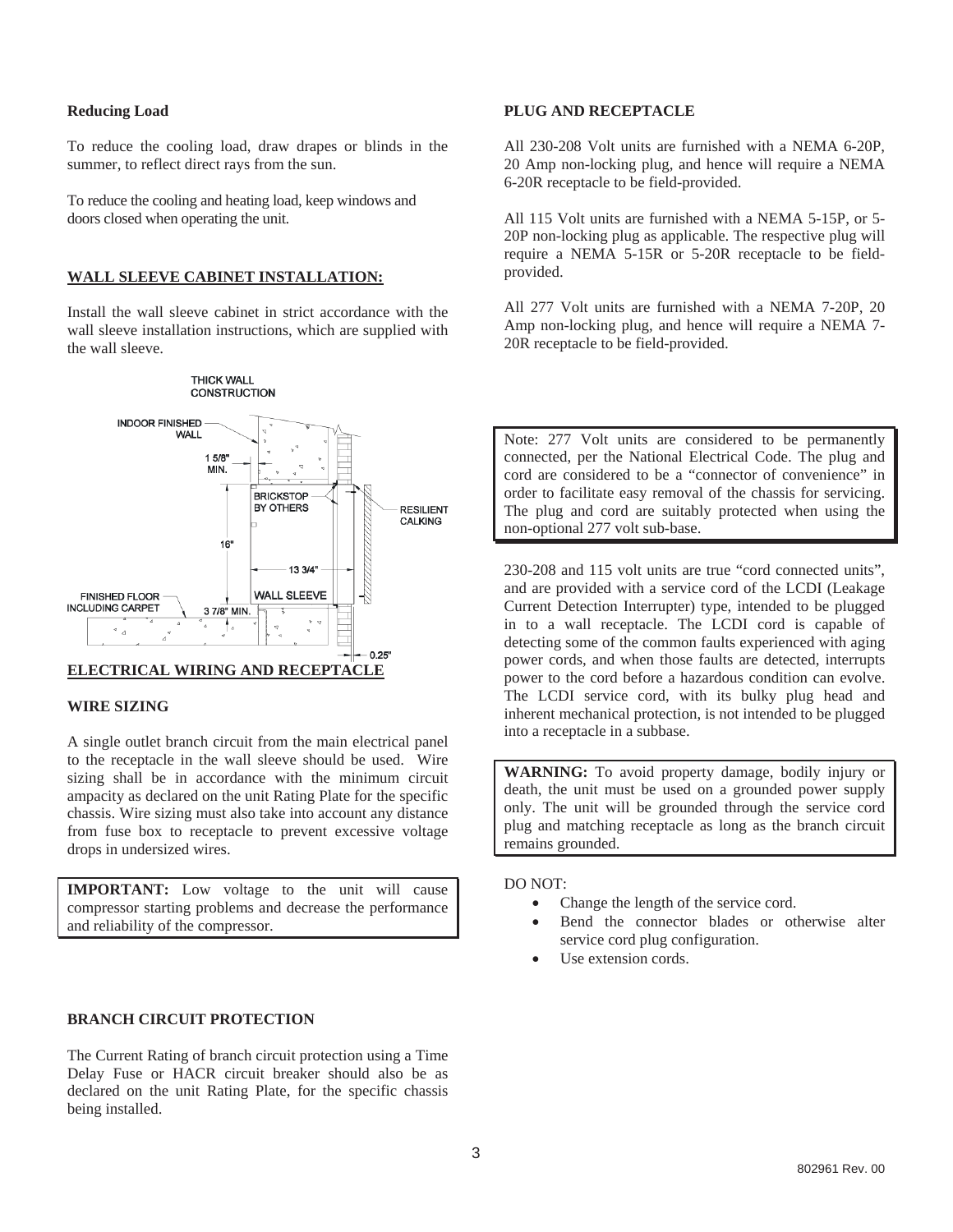

## **CHASSIS INSTALLATION**

- 1. Unpack heat/cool chassis from shipping carton. Check for any shipping damage.
- 2. The chassis must be level from side-to-side and from frontto-rear, once the chassis side flanges are drawn up tight to the wall sleeve using the four flange screws. This can only be achieved if the wall sleeve was installed level in all directions, which they should have been according to the Original Equipment Manufacturer's instructions. If the sleeves were originally installed with a slight slope in the order of ¼" per foot downward from the indoor to outdoor side, the chassis will still function properly, but the indoor drain kit option will not work properly with it. A slope downward from outdoor-to-indoor side is not permissible and must be corrected before the unit is operated.
- 3. There are vertical air seals at the rear of the unit that surround the condenser outlet that will engage and "seal" against the rear grille. However, in some cases, such as when an extra deep wall sleeve is used, or some other variation is encountered that prevents the air deflectors from sealing against the outdoor grille, then steps must be taken to add anti-recirculation baffles to prevent hot condenser air from short-circuiting back into the air intake via the void space created in behind the outdoor grill.
- 4. Position the chassis in the cabinet and slide into place. Keep the chassis level and square to prevent binding. The chassis must be pushed into the wall sleeve until the side flange seals of the chassis engage the sleeve. Alternately tighten each of the four draw screws until the chassis is drawn snugly into the sleeve. Do not over-tighten the draw screws.
- 5. If the unit is equipped with electronic controls and touchpad, locate the 24 Volt wiring harness coiled beneath the control box. The harness is employed if in one or both of these situations exist; one, if a remote 24 Volt AC wall thermostat will be used, and two, if a 24 Volt AC aquastat will be used. If either of these situations exist, connect the multi-wire 24 volt wiring harness to the mating plug protruding beneath the control box, as applicable, following the detailed instructions on the wiring diagram

affixed to the specific unit being installed. Insulated crimpon connectors are provided at the end of every connection lead to facilitate connections/insulation. **If an aquastat will be not be used, connect the ends (blue/orange) of the aquastat leads together to permanently complete the aquastat circuit.**

- 6. If the unit is equipped with mechanical knob controls and touchpad, this variation cannot be adapted to work with a remote thermostat. Locate the 24 VAC aquatsat output connector beneath the control box. A mating connector and 6 feet of wire leads are supplied to connect to an aquastat switch if desired. The leads can be shortened as required. **If an aquastat will not be used, connect the ends (orange/orange) of the aquastat leads together with a field-supplied insulated connector to permanently complete the aquastat circuit.**
- 7. For all control variations, two 24 VAC hydronic valve output connectors are provided – one under the control box, and one at the bottom of the left side panel. A mating connector and 2 feet of wire leads are supplied to connect to a 24 VAC hydronic valve. The units can accommodate a normally-open NO or a normally-closed NC hydronic valve.

NO or NC is selected by a switch. The NO/NC switch is located on the bottom front edge of the control box for mechanical knob control units and is accessible to the user once the room enclosure front panel is removed.

The NO/NC switch is located in the high voltage wiring compartment as a DIP switch on the electronic control equipped units, and is factory set to NO. The setting can be changed to NC in the field, but only by qualified service personnel.

**WARNING:** The NO/NC conversion procedure involves exposure to high voltage electrical circuits in the control box in order to make the necessary change to the DIP switch, and must be performed by qualified service personnel. Failure to do so could result in property damage, personal injury or death. Disconnect electric power to the unit before servicing.

- 8. Plug the heat/cool chassis cord into the power receptacle located either in the subbase or the wall, as applicable.
- Install the front panel and secure it with the two retaining screws located in its bottom corners.

**WARNING:** Operating the unit without the filter in place can not only damage the unit, but also expose the user to a hazard from rotating parts, potentially resulting in bodily injury. The filter is intended to be removable only with the use of a tool. Always remember to re-install the filter and filter retaining clip after servicing the chassis, or replacing/cleaning the filters.

- 10. Wipe unit cabinet/wall sleeve to remove dirt, etc.
- 11. The unit is now ready for operation, when supplied with power from the distribution panel and wired to a remote thermostat (if applicable).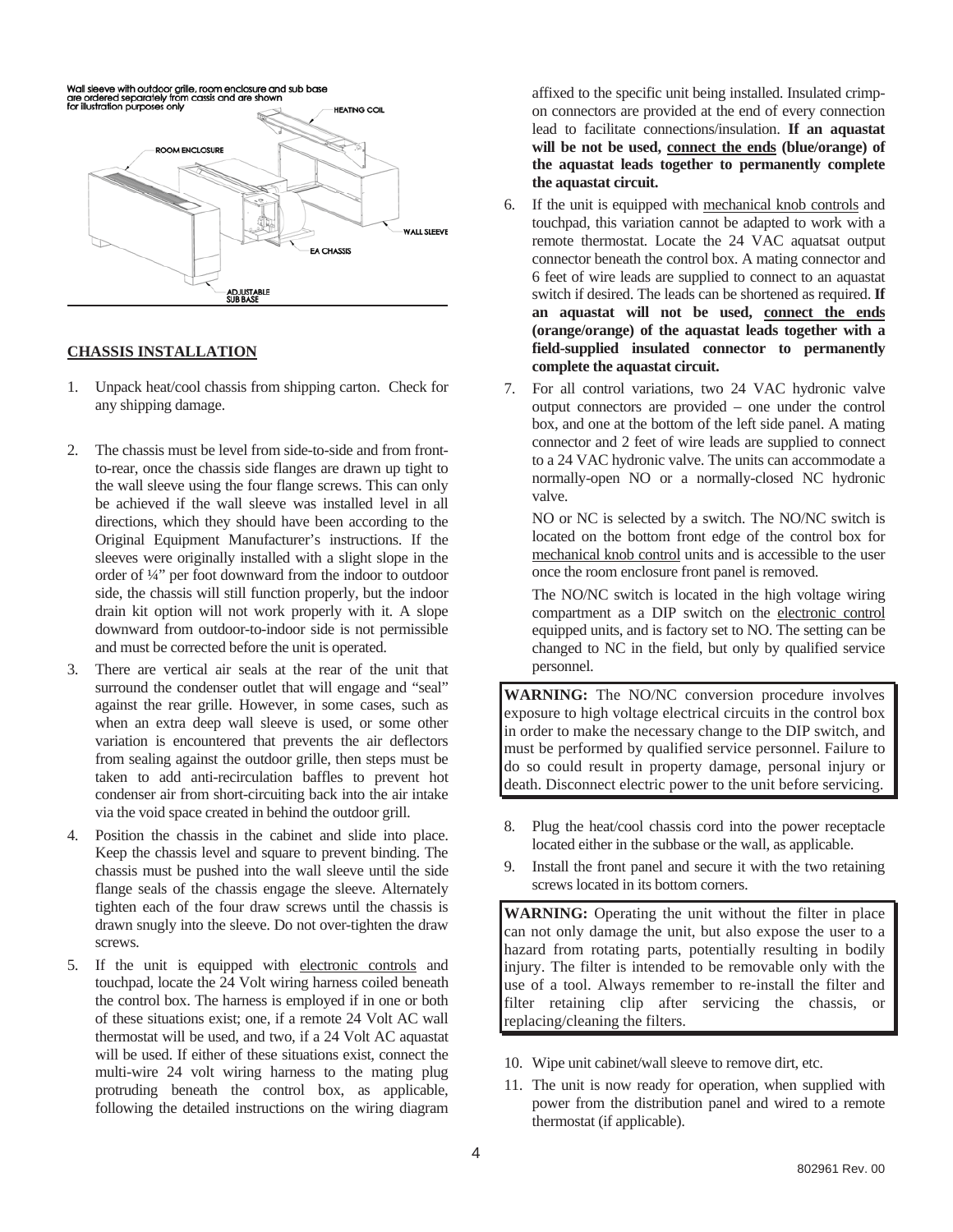## **START-UP CHECKLIST**

Note: Once the unit is installed, it should be checked for proper function by qualified service personnel before turning it over to the User.

- - Circuit breakers, wire size, and electrical connections tight and correct
- $\bullet$ Filter clean and properly in place
- - Condenser air inlet and outlet free of obstructions and short-circuiting of condenser air
- $\bullet$ Unit operate for 20 minutes to prove stability
- -Controls operation OK
- $\bullet$  Unit installed in compliance with all codes and ordinances
- $\bullet$  All panels in place and secured with required fasteners
- $\bullet$  Mylar overlay applied to cover up touch pad for 24 Volt Remote Thermostat installations.
- $\bullet$ Work area clean and free of debris
- - Owner or operator instructed on control operation and routine maintenance.

## **USER CONTROLS - GENERAL**

The NYWC series is available with advanced-function electronic controls with membrane switch type keypad, or, with conventional knob-actuated electromechanical controls.

## **ELECTRONIC CONTROLS**

The chassis incorporating electronic controls factory-shipped with an active keypad control and display mounted directly to the control panel. The unit functions are controlled by the user by pressing the keys on the keypad, and reading the display. However, the unit also has the latent ability to be field-converted by qualified service personnel for use with a field-supplied 24 volt AC wall thermostat. These instructions will address both unit-mounted control operation, and remote 24 volt AC wall thermostat operation.

## **CONTROL AT THE UNIT, KEYPAD/DISPLAY**

## **THE KEYPAD CONTROL**

Become familiar with the keypad keys as shown in Figure 1.

#### **Display**

Red light emitting diodes (LEDs) display the actual temperature of the air entering the unit at floor level. The display can also be used to indicate the desired set point temperature for room comfort. It is important to remember that the temperature displayed is the temperature sensed at

the unit's indoor air inlet and can be significantly different from the bulk room temperature at a distance from the unit.

## **On/Off Key**

Each press of the key toggles the unit from an OFF state to an ON state or from an ON state to an OFF state. Heating and cooling functions, as well as the display, and all indicating LEDs except for the fan indicators, are enabled or disabled with this key. When toggled OFF, the control preserves only two modes active; fan-only, and room freeze protection.

## **Fan Key**

Each press of the Fan Key cycles the fan through three modes of operation; Low Speed, High Speed and Auto. Small LEDs will indicate the mode. The On/Off key need not be ON to operate the fan and set fan speeds. Auto Mode will cycle the fan on and off, and determine the fan speed, in conjunction with the heating or cooling demand.

## **Warmer Key**

Pressing the Warmer Key will cause the display to show the set point temperature for 3 seconds, and then increases room temperature by 1 degree for every subsequent press of the key.

## **Cooler Key**

Pressing the Cooler Key will cause the display to show set point temperature for 3 seconds, and then decreases room temperature by 1 degree for every subsequent press of the key

## **°F/°C Key**

This key toggles the display between Fahrenheit and Celsius temperature modes, and affects all displayed temperatures.

## **Heat Key**

The Heat Key toggles the unit in and out of heating mode for every press of the key, provided the On/Off Key is ON.

#### **Cool Key**

The Cool Key toggles the unit in and out of cooling mode for every press of the key, provided the On/Off Key is ON.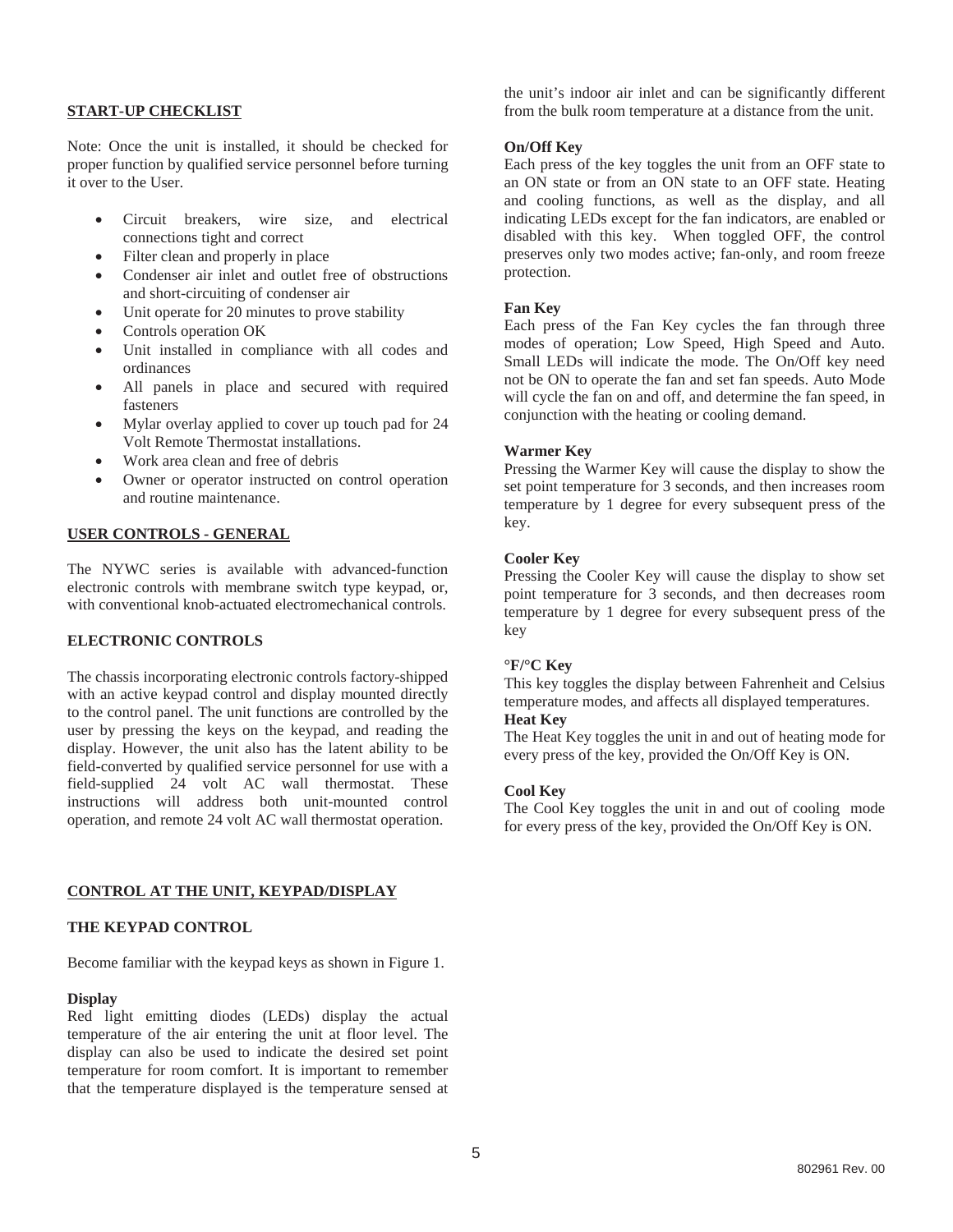



## **OPERATION USING KEYPAD**

When the unit is first plugged in, or when recovering from a power outage, there will be a random 5 to 15 second delay before the electronic control powers up. This minimizes the large electrical surge that would otherwise occur if all units in a building started up at the same time.

#### **To Initiate Heating or Cooling Mode**

Press On/Off Key to turn on the LED display and commence full functionality. Push the °F/°C Key to obtain the desired temperature scale. Press the Heat or Cool key as applicable, and the current indoor temperature will be shown on the display.

## **Set Desired Temperature**

Press Cooler, or Warmer key as applicable. Each push of the key increases or decreases the set point temperature by 1 degree, as applicable.

## **Set Fan Mode**

Press Fan key to cycle through the fan settings as indicated by the small circular LEDs. Select continuous High Speed fan, continuous Low Speed fan, or Intermittent Fan by selecting Auto. Auto cycles the fan on and off with the calls for heating or cooling. Auto also sets fan speed according to the amount of heating or cooling demanded. In Auto mode, the fan will start up periodically to establish airflow; air temperature will be sampled, and then the fan will shut off again if there is no demand.

## **Disable Heating or Cooling, but Initiate Fan-Only**

Press On/Off key to turn off LED display. Press Fan key to cycle through the fan settings as indicated by the small circular LEDs. Select continuous High or Low speed. Do not select Auto, as it will turn the fan off.

## **CONTROL AT THE WALL THERMOSTAT**

## **CONVERSION TO 24V REMOTE THERMOSTAT**

Except for the wall thermostat and thermostat cable, everything is included with the unit to field convert a keypad-operated unit to 24 Volt AC wall thermostat operation by qualified service personnel. Specific conversion instructions are detailed on the wiring diagram affixed to each particular unit to be converted. Conversion involves accessing the high voltage wiring compartment and changing a DIP switch setting on the electronic board. Once the DIP switch setting has been changed, operation will be in remote thermostat mode as soon as power is restored to the control.

**WARNING:** The conversion procedure involves exposure to high voltage electrical circuits in the control box in order to make the necessary change to the DIP switch, and must be performed by qualified service personnel. Failure to do so could result in property damage, personal injury or death. Disconnect electric power to the unit before servicing.

A factory-supplied 24 Volt wiring harness is provided with every unit to facilitate connection to the wall thermostat wiring. One end has a multi-pin connector that mates with a connector exiting the unit. The other end has preinstalled butt splice connectors, which play a dual role in insulating any unused connectors, and can also be used to make the wire connections for wires that are used.

The final step is to apply the masking label provided, to cover up the keypad. The keypad and display will be disabled and no longer be available for control. The masking label markings instruct the user to go to the wall thermostat for controlling the unit.

## **COMPATIBLE THERMOSTATS**

The features of the 24 VAC wall thermostat chosen will dictate the extent of the features available from the unit.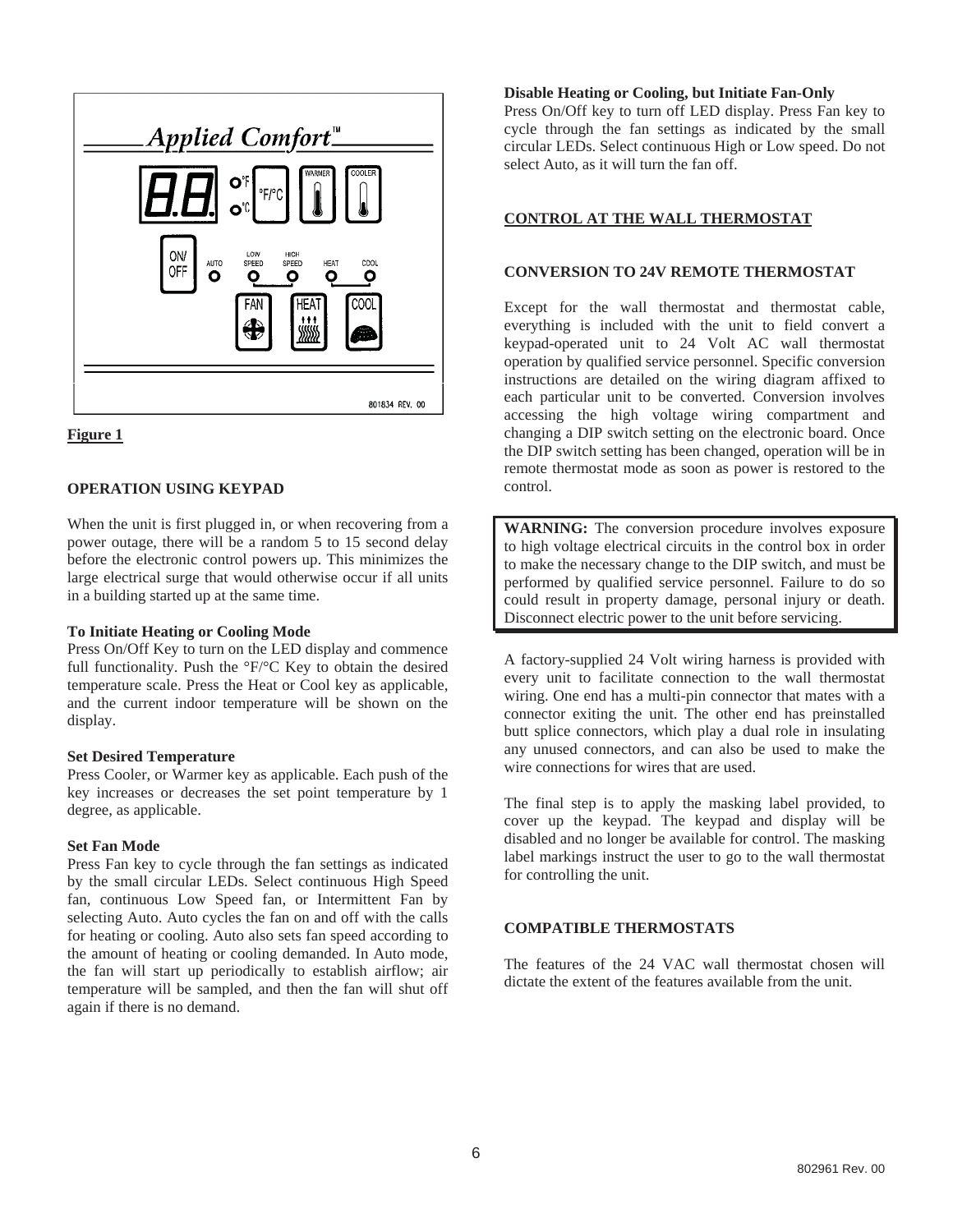#### **Electric Heat / Cool and Cooling-only**

The following thermostats in either manual or automatic changeover may be used:

- -Single Stage Heat/Cool, Single Speed Fan
- -Single Stage Heat/Cool, Two Speed Fan

Note: For full functional capability, the thermostat selection must be verified to ensure its control logic will always energize a Fan output (G) as well as the heating output (W) on a call for heat – otherwise known as an "Electric Heat Type Thermostat". If the thermostat to be used has a "W" output only on a call for heat, consult the specific wiring diagram affixed to the chassis control box for the remedial around instructions.

The thermostats listed above can have single speed or two speed fan control.

The wiring diagrams affixed to the units will guide the specific connection strategies for the particular thermostats used.

# **THERMOSTAT LOCATION:**

Proper functioning of the thermostat depends on accurate room temperature sensing. Be conscious of locating the thermostat where temperatures near the thermostat are not representative of room temperature. For example, do not install the thermostat where it is subjected to direct sunlight, other sources of heat, or to cold drafts, including air discharged from a supply air register. A common error is forgetting to seal the hole in the wall where the thermostat cable passes through, directly behind the thermostat body. Air bleeding from behind the wall can drastically affect the temperature sensed by the thermostat.

# **REMOTE THERMOSTAT OPERATION**

When the unit is first plugged in, or when recovering from a power outage, there will be a random 5 to 15 second delay before the electronic control powers up. The keypad will be totally disabled once the DIP switch has been set for remote mode. The unit will obey the commands from the thermostat only.

The thermostat will automatically maintain the temperature in the room, based on the setting pre-set by the user. If the thermostat has only single fan speed capability, a decision will need to be made as to whether the fan will always run in high speed or low speed, and then the appropriate fan speed wiring connection can be made a the unit.

All the internal control features of the electronic board remain active, except for keyboard and display interface functions and room temperature sampling. Room temperature is detected at the location of the wall thermostat, and is usually a much more accurate representation of bulk room temperature. The thermostat used may have advanced features beyond the basic functions described below. Consult your thermostat Installation and Operating Instructions for further information.

In addition to controlling room temperature, the room thermostat is also used to select whether the unit is to be in heating mode, or cooling mode, or in automatic changeover between the modes. It also determines whether the system is to be ON or OFF, and whether the fan is to run continuously, or to cycle with heating or cooling demand.



Once a comfortable temperature setting is established, no other adjustments are necessary, except for fan speed, which may or may not be adjustable on your particular thermostat.

**CAUTION**: One side of the unit's 24-volt control system is grounded. When wiring the thermostat, care must be taken not to ground the wires, or drive a nail through the thermostat wire bundle, thereby potentially burning out the transformer.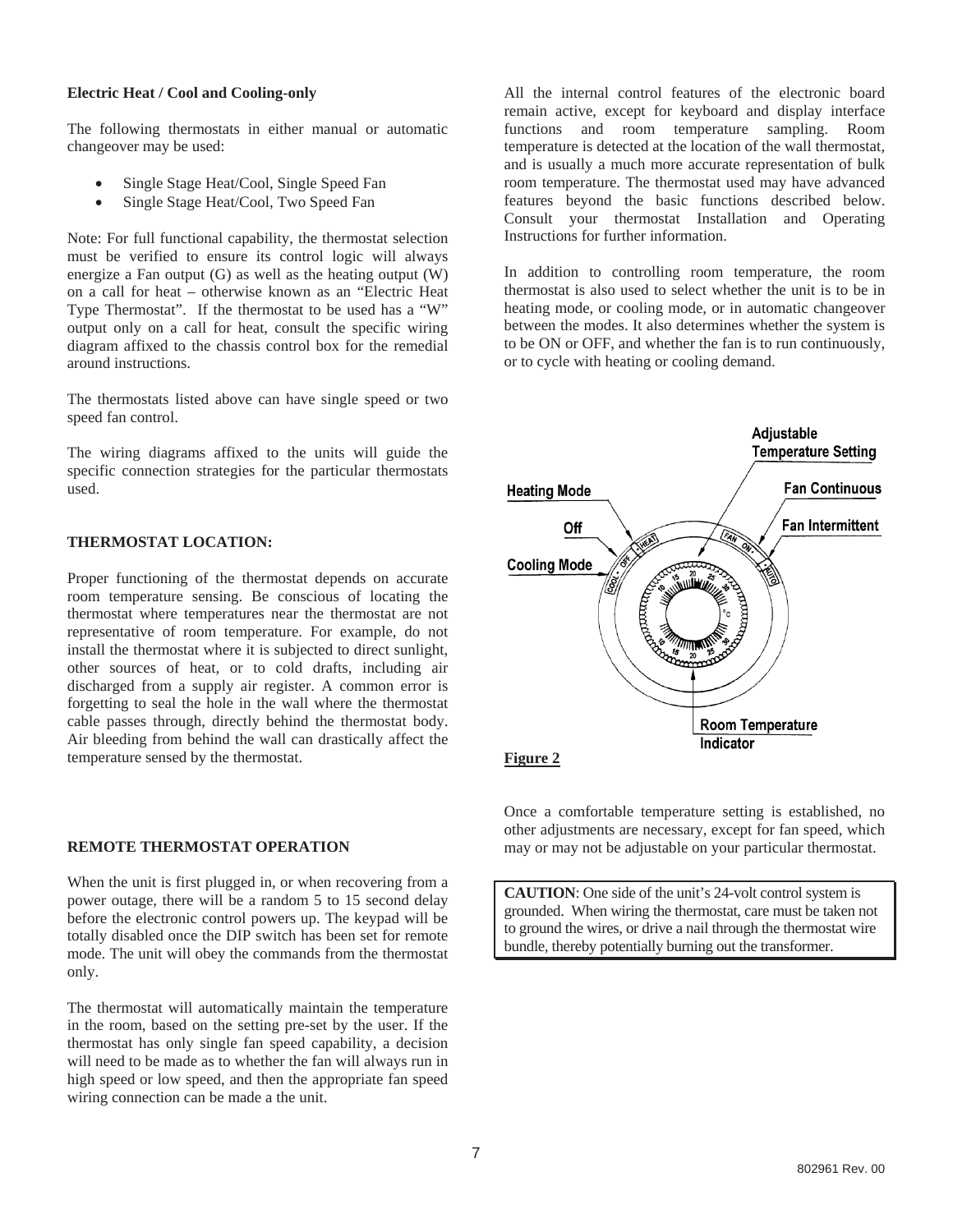## **WALL THERMOSTAT OPERATION**

| <b>Heat</b>        | Sets the unit into heating mode.        |  |  |  |  |
|--------------------|-----------------------------------------|--|--|--|--|
|                    | heating when room<br>Initiates          |  |  |  |  |
|                    | temperature falls below set point.      |  |  |  |  |
| <b>Off</b>         | Disables heating and cooling modes,     |  |  |  |  |
|                    | but allows control of fan.              |  |  |  |  |
| <b>Cool</b>        | Sets the unit into cooling mode.        |  |  |  |  |
|                    | Initiates cooling when room             |  |  |  |  |
|                    | temperature rises above set point.      |  |  |  |  |
| <b>Auto</b>        | Found on<br>automatic changeover        |  |  |  |  |
| (not shown)        | Allows the<br>only.<br>thermostats      |  |  |  |  |
|                    | thermostat to decide whether it should  |  |  |  |  |
|                    | be in the heating or cooling mode.      |  |  |  |  |
|                    | Usually a $4 \tFo$ differential or      |  |  |  |  |
|                    | "deadband" will exist between           |  |  |  |  |
|                    | heating and cooling set points to       |  |  |  |  |
|                    | prevent inadvertent rapid switching     |  |  |  |  |
|                    | between modes.                          |  |  |  |  |
| <b>Temperature</b> | Establishes the "set point", or desired |  |  |  |  |
| <b>Setting</b>     | room temperature.                       |  |  |  |  |
| Fan On             | Synonymous with "Fan Continuous".       |  |  |  |  |
|                    | Fan will continue to run after the      |  |  |  |  |
|                    | heating and cooling function has        |  |  |  |  |
|                    | cycled off. Fan will continue to run    |  |  |  |  |
|                    | even when mode switch is in Off         |  |  |  |  |
|                    | position.                               |  |  |  |  |
| <b>Fan Auto</b>    | Synonymous with "Fan Intermittent".     |  |  |  |  |
|                    | Fan will cycle on and off with the      |  |  |  |  |
|                    | heating cycle or cooling cycle, and     |  |  |  |  |
|                    | will not operate between cycles.        |  |  |  |  |
|                    |                                         |  |  |  |  |

## **ADDITIONAL FEATURES:**

Some additional features of the Electronic Control units are as follows:

#### **Room Freeze Protection**

This feature is enabled when the unit is shipped from the factory. The feature can be disabled by qualified service personnel. If power is available to the unit, and regardless of whether it is turned ON or OFF, the unit will automatically supply heat to the room with the fan running at low fan speed if the room temperature falls to 55°F (13ºC). The heat will turn off when the room temperature reaches 60°F (16ºC). For the feature to work, the unit must be configured with a heat source, whether it be electric heater or hydronic (hot water would need to be standing by). The feature is enabled whether the unit is configured for keypad or remote thermostat.

#### **Compressor Short-Cycle Protection**

If the electronic control shuts the compressor down for any reason, a 3 minute time delay will elapse before the compressor is allowed to re-start. This prevents compressor

overload during re-start due to unequal system refrigerant pressures.

### **Indoor Coil Freeze Protection**

Control of frost on the evaporator coil due to low indoor loads, or cold outdoor ambient temperatures, is provided. The protection remains active when the unit is OFF, for either keypad or remote thermostat application, as long as the unit is plugged in, power is available, and a heat source is configured in the unit and is working.

### **Low Outdoor Temperature Lock-out**

If the outdoor temperature is too low for proper compressor operation, cooling operation will be suspended.

## **Indoor Temperature Limiting (Keypad Control Only)**

Using the keypad control and display, high and low temperature limits can be established to prevent the user from entering set point temperatures colder or warmer than what the property manager or hotel operator may desire. The temperature limit choices are as follows:

| <b>Configuration Code</b> | Low | $\mathrm{^{\circ}F}$<br>Limit | High           | $\mathrm{^{\circ}F}$<br>Limit |
|---------------------------|-----|-------------------------------|----------------|-------------------------------|
|                           | °°C |                               | $\overline{O}$ |                               |
| R <sub>1</sub>            | 63  | 17                            | 86             | (30)                          |
| R <sub>2</sub>            | 65  | (18)                          | 86             | 30)                           |
| R <sub>3</sub>            | 65  | (18)                          | 90             | 32                            |
| R <sub>4</sub>            | 67  | (19)                          | 88             | 31)                           |
| R <sub>5</sub>            | 67  | 19                            | 92             | 33                            |
| R <sub>6</sub>            | 69  | 20                            | 90             | 32                            |
| R7                        | 69  | 20                            | 72             | 22                            |

The procedure to set the limits is as follows:

Depress the On/Off key, the °F/°C key, and the Warmer key simultaneously for 5 seconds to enter the limit setup mode. The Warmer and Cooler keys will scroll through the Rvalues indicated in the above table. Once the desired R-value has been obtained on the display, press the On/Off key to accept the change, and then press it again to effect the change and restore the normal display.

## **ELECTROMECHANICAL DIAL CONTROLS**

Room temperature is controlled on both heating and cooling by the temperature control knob. Clockwise rotation decreases the temperature in the room. Counter-clockwise rotation decreases the temperature in the room.

Rotate the "Temperature" dial a small amount at a time in the direction that you wish the temperature to go. Moving the dial more than  $\frac{1}{2}$ " at a time may over-compensate leading to an extreme hot or cold situation. Once a